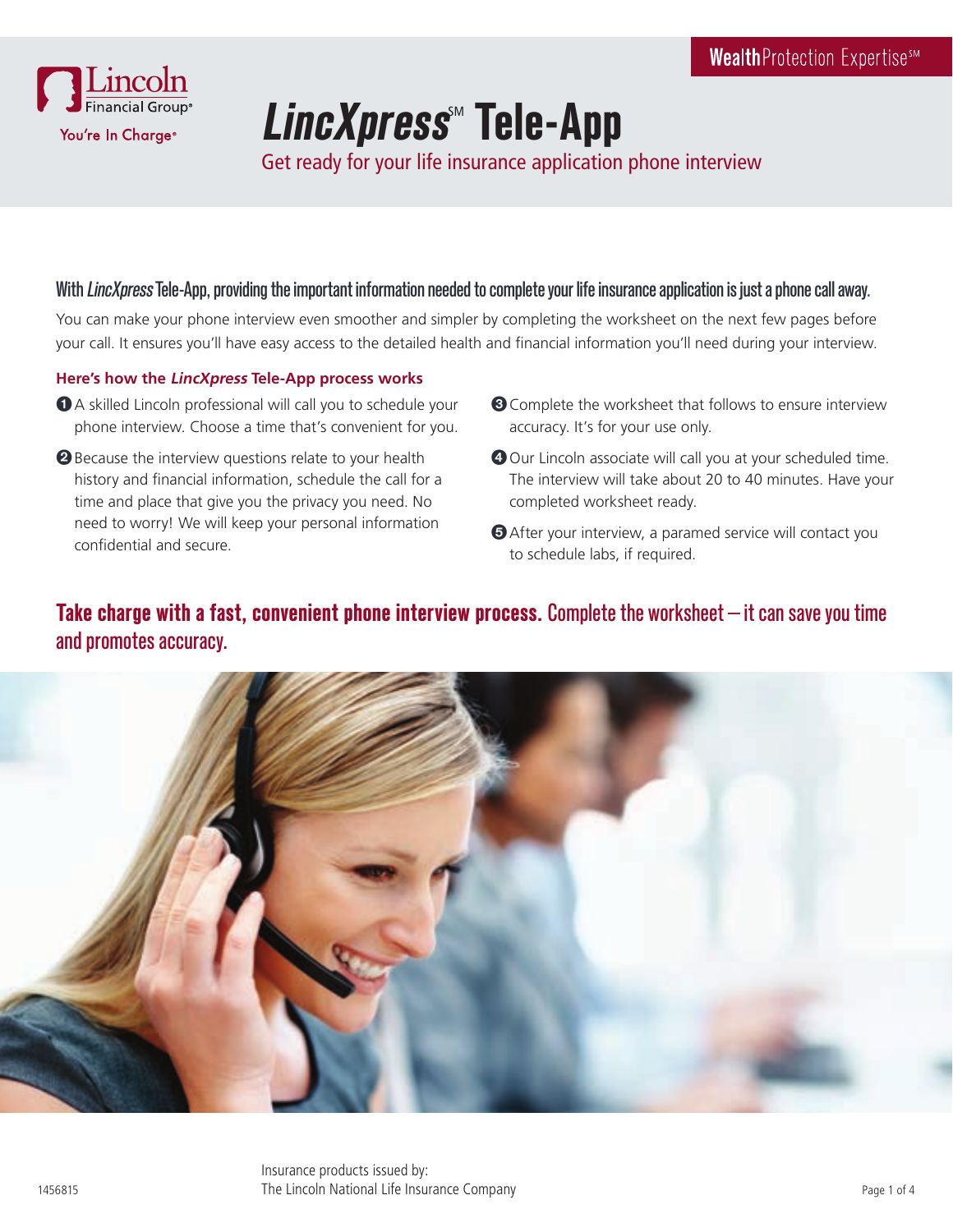# Preinterview worksheet

Use a separate sheet of paper if there is not enough room in the space provided.

#### Important numbers

| Your Social Security number | Your driver's license number |  |
|-----------------------------|------------------------------|--|
|                             |                              |  |

#### Additional owner information

| If you are not the owner of the<br>policy, provide the SSN or TIN of<br>the individual, entity or trust that<br>will own the policy. | Number |  |
|--------------------------------------------------------------------------------------------------------------------------------------|--------|--|
| If the owner of the policy is a<br>trust, provide the name and date                                                                  | Name   |  |
| of the trust.                                                                                                                        | Date   |  |

#### **Beneficiary information**

| Beneficiary name | Social Security number   Birth date | : Address |  |
|------------------|-------------------------------------|-----------|--|
|                  |                                     |           |  |
|                  |                                     |           |  |

## **Financial information**

| Larned income | Unearned income | Total net worth, including property |
|---------------|-----------------|-------------------------------------|
|               |                 |                                     |

# **Existing life insurance information**

List every life insurance policy you currently have in-force AND any other life insurance you've applied for that has not yet been issued.

| Company name | Policy number (if available) lssue date |  | Face amount Will you be replacing<br>the policy? |
|--------------|-----------------------------------------|--|--------------------------------------------------|
|              |                                         |  | $\cdot$   Yes $\cdot$<br>– I No                  |
|              |                                         |  | l Yes<br>N∩                                      |
|              |                                         |  | $\cdot$ 1 Yes<br>NΩ                              |
|              |                                         |  | $\cdot$ 1 Yes<br>NΛ                              |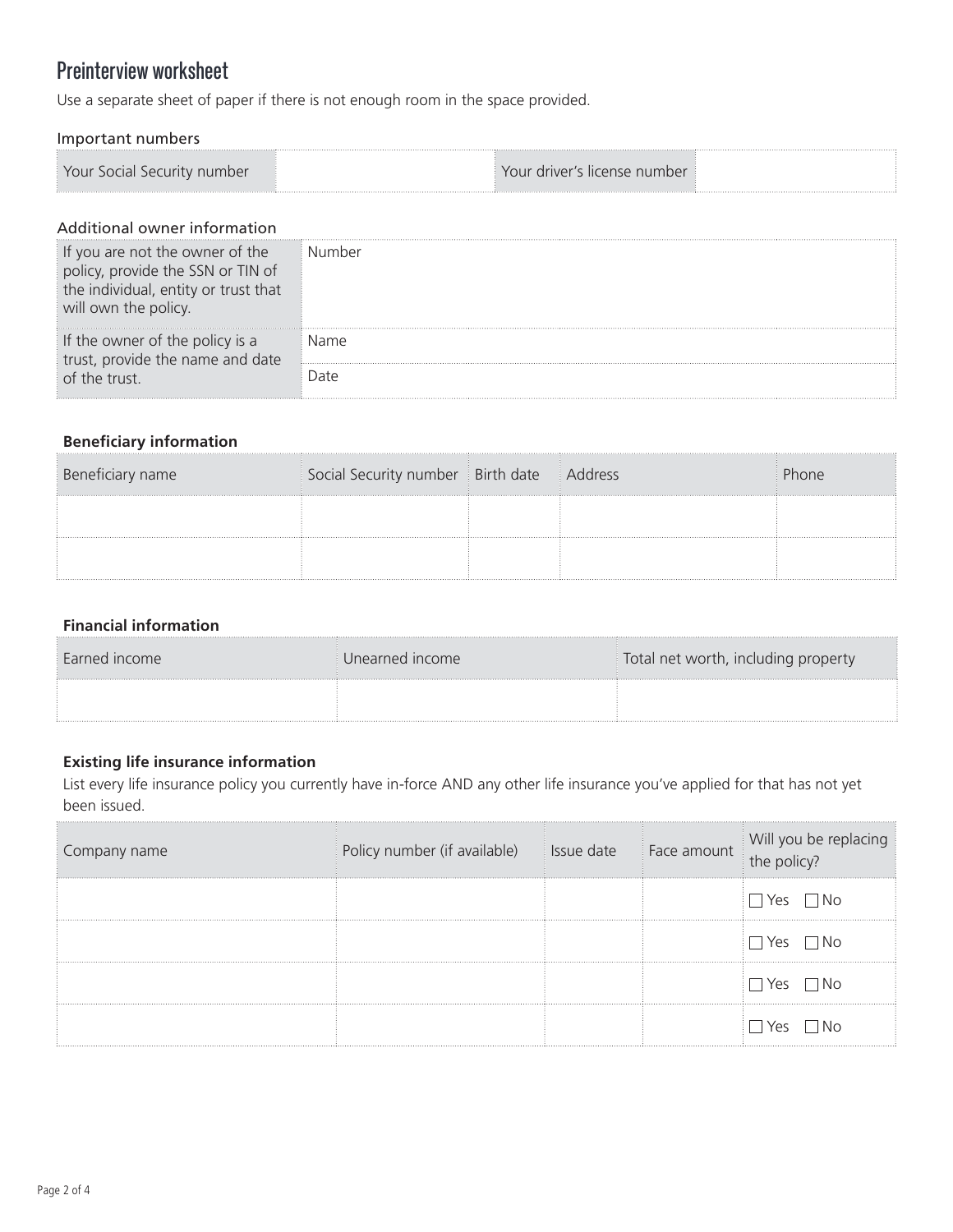# **Medical information**

Provide the following information about any doctors you have seen.

| Name of your<br>primary care physician | Complete mailing address | Phone number | Date of<br>last visit | Reason(s) for visit |
|----------------------------------------|--------------------------|--------------|-----------------------|---------------------|
|                                        |                          |              |                       |                     |
| Names of other<br>doctors you've seen  | Complete mailing address | Phone number | Date of<br>last visit | Reason(s) for visit |
|                                        |                          |              |                       |                     |
|                                        |                          |              |                       |                     |
|                                        |                          |              |                       |                     |

## **Medical tests**

List any medical tests you've had, along with the following supporting information.

| Name/type of test | Date of test | Result of test<br>(if known) | Who has the results? |
|-------------------|--------------|------------------------------|----------------------|
|                   |              |                              |                      |
|                   |              |                              |                      |

# **Hospitals and medical facilities**

Provide the following information about hospital or medical facility admissions.

| Name and complete<br>mailing address of the<br>hospital/medical facility | Phone number | Date of<br>admission(s) | Reason for admission(s) | Name of doctor<br>(attending MD) who<br>may have the records |
|--------------------------------------------------------------------------|--------------|-------------------------|-------------------------|--------------------------------------------------------------|
|                                                                          |              |                         |                         |                                                              |
|                                                                          |              |                         |                         |                                                              |
|                                                                          |              |                         |                         |                                                              |